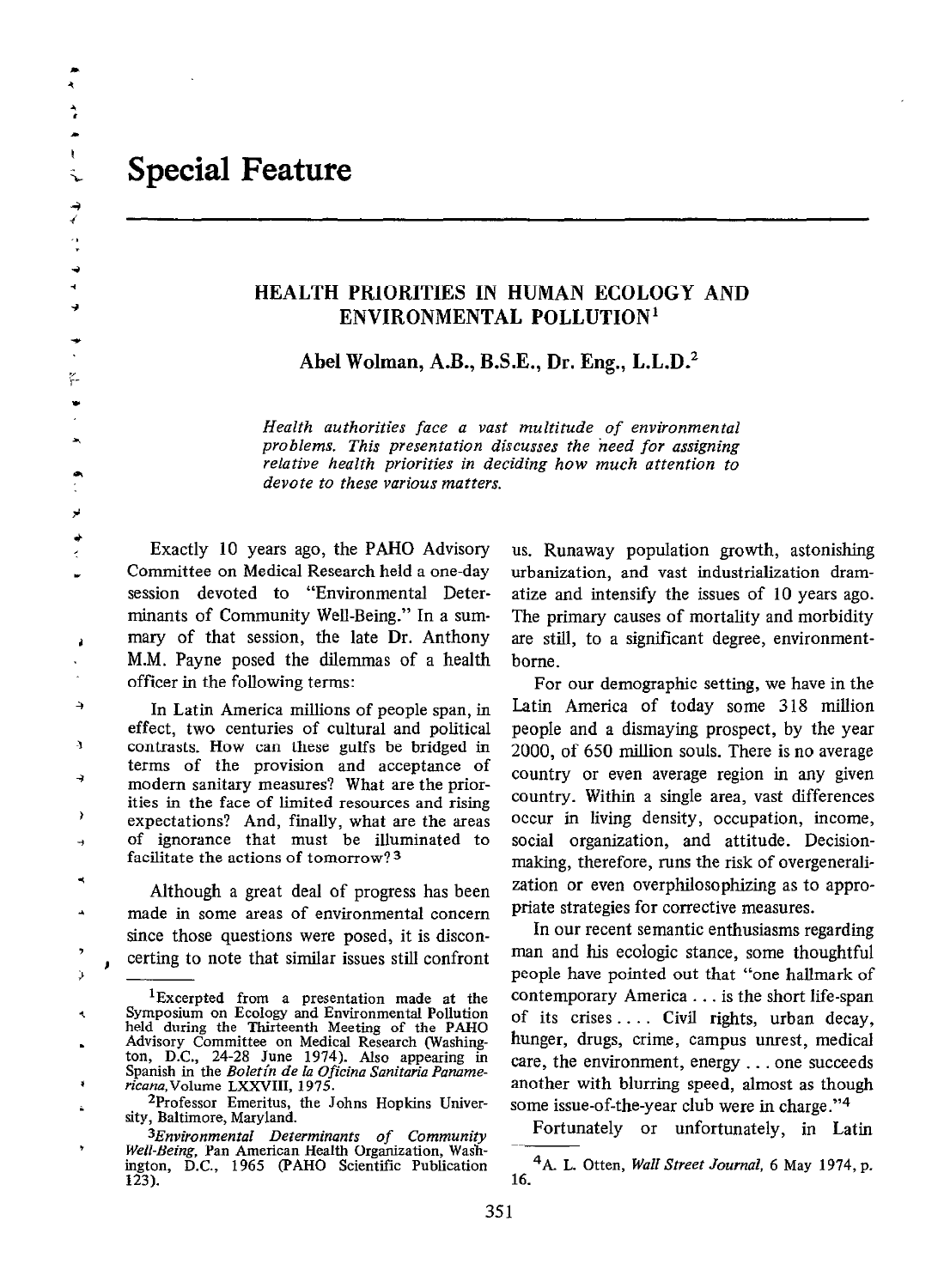j. À. á.  $\frac{1}{2}$ j

 $\ddot{ }$ 

¥

÷

×

 $\ddot{\phantom{0}}$ k

ä,

ś ¢ ¢

F í.

¢

¢

America most of these issues have always been with us, buffeted, however, by the same ephemeral winds of doctrine as in North America. The challenges to the Central and South American health ministries are directed at their capacities to distinguish between the actual and the possible, between the present and the prospective, and between the known and the unknown hazards to life and well-being.

.

The simplest task of all is to list the ingredients in the environment, whether biological, chemical, physical, economic, political, or social. This shopping list can then be expanded to suggest the relative hazards they may singly and collectively pose. The obvious epidemiologically validated facts are coupled with the subtle, intriguing potentials of the remote future. Much of recent literature on environment and health covers the real hazards as well as the enticingly unknown. Where knowledge of cause and effect is inadequate, as it often is, the reality of danger is frequently tenuous. The suggestion to seek more knowledge is always unpopular. Hence, the temptation is to try drastic action, or else to do nothing, which is almost as bad.

In the present climate of public opinion, a minister of health is further plagued by the feeling that he should be a conservationist, preservationist, and overall protector of the biosphere. If we add to these functions family planning and zero population growth, he will be so weighed down that his original responsibility for prevention of disease and promotion of health will decline.

He cannot escape the needs for continuation of surveillance, assessment of prevailing and frank disease, detection of new threats, and elucidation of choices for action. But now he is torn from pillar to post by popular, and often misguided, demands. Can this burden be lightened by a renewed interest in the environmental domain, by expanded inquiries into the unknown, and by the epidemiology required to separate the "wheat from the chaff" in health department activity?

For example, the universality of the enteric diseases in the Americas must somehow be weighed against such environmental hazards as mercury poisoning. The former phenomena are too familiar, having posed a serious and constant problem for over a century. The latter issue was the temporary "pitch" of the mass media.

Now, after an absence of some fifty years, Shigella dysenteriae, type 1, has reappeared in Belize, Costa Rica, El Salvador, Guatemala, Honduras, Mexico, and Nicaragua. Epidemics in these countries have dramatized the fact that millions of people consume human fecal material all their lives, and that diarrhea1 diseases still represent the first or second cause of human death.

Similarly, the recrudescence of thousands of typhoid fever cases in Mexico in recent years reminds us that a world presumably made safe by antibiotics, therapeutic chemicals, and less than totally effective vaccines, is not really so safe after all, and that the fecal-oral route of infection has not been eliminated, it has merely been ignored.

One may hope that we will find out more and more as time goes on about how PAHO can help in leading the way through the shoals of environmental impacts upon man. Every day the Organization must take its multiple choice examination. It must do something about everything, but it must recognize that some objectives are far more important than others.

Are nearly 200,000 cases and over 11,000 deaths from shigellosis in El Salvador5 (July 1969 to June 1973), and 12,000 excess deaths -diarrhea1 and dysenteric-in Guatemala over the last several years, as important as the rare human cases of mercury poisoning? Is the choice to be made by television coverage, because of the tragic experience with mercury in Japan caused by inexcusable industrial practices? Or can it be made, at least in part, on the basis of the best information and warrant?

Can mankind profit from a deliberate epidemiologic investigation as to whether the

<sup>&</sup>lt;sup>5</sup>See A. Faich, *et al.*, The rise and fall of Shiga dysentery in El Salvador, in the *Bulletin of the Pan* American Health Organization, Volume 7, No. 4, 1973, pp. 20-24.